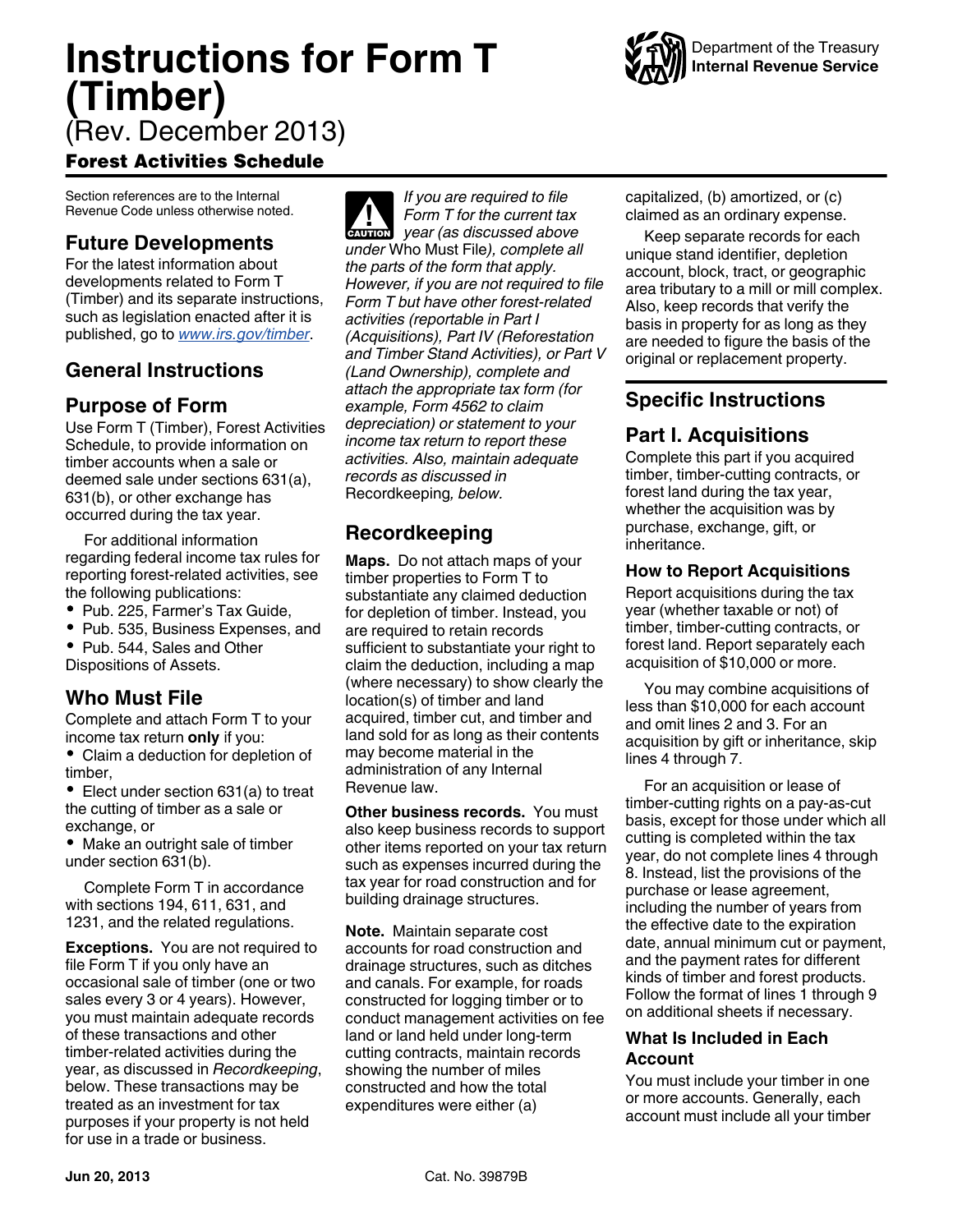that is located in one "block." A block may be:

1. An operational unit that includes all timber that would logically go to a single point of manufacture,

2. A logging unit that includes all timber that would logically be removed by a single logging development, or

3. An area established by the geographical or political boundaries of logical management areas. Timber acquired under a cutting contract may not be included in part of a block, but should be kept in a separate account.

For exceptional cases, the timber in a given block may be divided into two or more accounts. See Regulations section 1.611-3(d) for more information.

## **Part II. Timber Depletion**

Complete this part for each timber account that has changed in quantity or dollar amount. A timber account may change in quantity or dollar amount as a result of acquisitions, dispositions, the cutting of timber, capitalized expenditures, casualty or theft losses, corrections, additions for growth, and transfers from other accounts. Use this part to figure depletion for timber cut or the basis for timber sold or lost during the tax year. A depletion schedule is required to be maintained for all types of timber ownership.

## **Lines 1 through 6**

Provide data for each timber account separately. Account for any changes that have occurred during the tax year. Attach as many additional pages as needed. If you deplete on a block basis, combine new purchases with the opening balances and use the average depletion rate shown on line 8, column (b), for all timber cut or sold, regardless of how long held.

## **Line 14, column (b)**

The casualty loss limitation is determined by the decrease in fair market value (FMV) of the Single Identifiable Property (block) before and after the casualty event, not to exceed the basis in the affected block. Keep FMV appraisals in your records to support the claimed loss (see *Recordkeeping*, earlier).

#### **Line 18a**

If you are making the 631(a) election, or have made the election in a prior tax year, check the "Yes" box on line 18a.

**Note.** The 631(a) election cannot be made on an amended return. You must maintain the following records.

#### **Adjusted basis for depletion.**

Maintain records that show the adjusted basis for depletion, fair market value (FMV), and gain or loss for each sale or exchange of standing timber for which you have a section 631(a) election. The records must show the adjusted basis for depletion and the FMV of the timber as of the first day of the tax year in which timber was cut. The records must show these amounts by species and unit rates if these transactions are reported on a species basis. The gain or loss on standing timber is reported on Form 4797, Sales of Business Property.

**Date of acquisition.** The records must provide the date of acquisition of timber that was cut in the tax year, if acquired after March 1, 1913; the quantity of timber remaining (adjusted for growth, correction of estimates, changes in use, and any change in the log rule or other measure used); and the adjusted basis at the beginning of the tax year. The records must state the acreage cut, the amount of timber cut from the applicable block during the tax year, and the log rule or other method used to determine the quantity of timber cut. If depletion accounts are kept by separate tracts or purchases, give the information separately for each tract or timber purchase.

If an average depletion rate based on the average value or cost of a timber block was used in earlier years, the adjusted basis referred to in section 631(a) is the average basis shown on line 8, column (b), after adjustment.

**Characteristics of the timber.** The records must describe in detail the characteristics of the timber that affect its value, such as total quantity, species, quality, quantity per acre, size of the average tree, logging conditions, and distance to markets.

**Valuation evidence.** The records must provide evidence in the form of actual sales of comparable timber as of the valuation date, along with other valuation evidence used. Include a computation showing the difference between the cost (excluding timber or stumpage cost) and value of the primary wood product (logs or other roundwood, chips, etc.) at the mill or plant. Give detailed evidence that permits a comparison with the timber on which you report a value.

**Additional information.** The records must include the following additional information:

1. Location of the sawmill, log market, or other point of delivery of the logs or wood to the user or buyer.

2. The total MBF, log scale, cords, or other units of timber cut, and the length and diameter of the average log or the average number of units per tree.

3. The percentage of rough lumber grades, by species, manufactured from the timber during the year, or, if cut timber is sold as logs, the percentage of log grades, by species.

**Timber owned or held under a contract right to cut.** Show the amount of timber owned, or held under a contract right to cut, for a period of more than 1 year. Show separately the quantity of timber cut that was held for less than 1 year. The scale of logs purchased during the year must be shown by species and quantity and excluded from the quantity shown as cut under section 631(a) in Part II, line 17. Also show the number, cost, and point of delivery of purchased logs by species and grade.

#### **Line 18b**

If you are revoking your 631(a) election, check the "Yes" box.

If you made a section 631(a) election for any tax year ending before October 23, 2004, you can revoke that election without the consent of the IRS for any tax year ending after October 22, 2004. The prior election (and revocation) is disregarded for purposes of making a subsequent election. Unless this special rule applies, or the election was made for a tax year beginning before 1987, you can only revoke a section 631(a) election with IRS consent.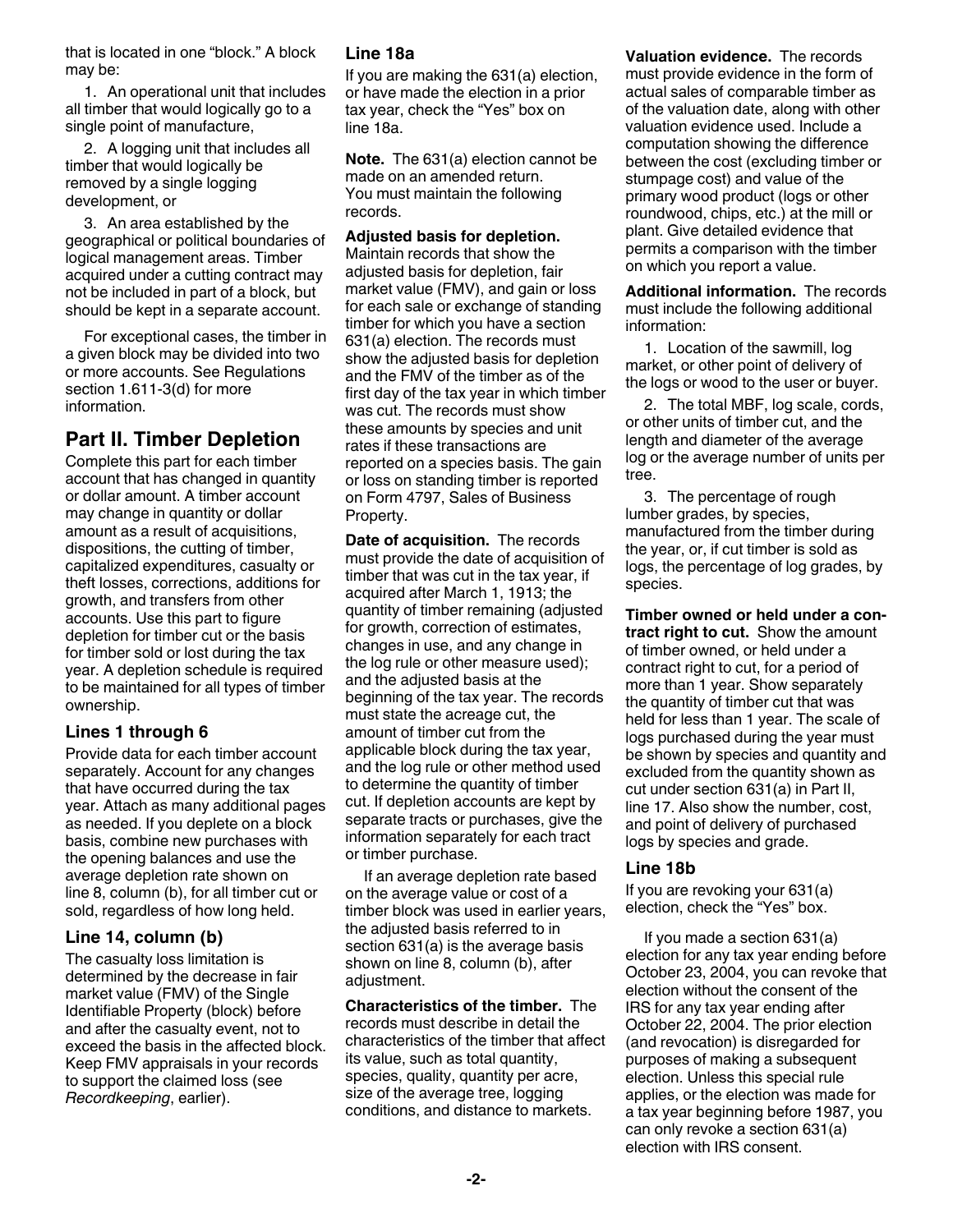## **Part III. Profit or Loss From Land and Timber Sales**

Complete this part to report all dispositions of timber, timber-cutting contracts, or forest land during the tax year (whether taxable or not). Do not report dispositions by gift or distributions made by an estate or to a beneficiary.

Report each sale involving total consideration of \$10,000 or more. You may combine sales of less than \$10,000 for each timber or land account and omit lines 2 and 3 for each combined small sale.

**Outright sales of timber.** Certain rules under section 631(b) allow the landowner to treat outright sales of timber as capital gain. The rules extending capital gains treatment to outright sales of timber are similar to certain disposals of timber under a contract with a retained economic interest. However, for outright sales, the date of disposal is not deemed to be the date timber is cut because the owner may elect to treat the payment date as the date of disposal. For more information, see section 631(b) and Pub. 544.

**Timber-cutting contract.** For a sale or lease of timber-cutting rights on a pay-as-cut basis, that will be paid for at intervals during the cutting period according to the number of units cut, complete lines 4, 7, and 8, only for accounts that must be reported on your current year income tax return.

Instead of completing lines 5a, 5b, and 6, briefly state the provisions of the sale or lease agreement, including the number of years from the effective date to the expiration date, annual minimum cut or payment, and the payment rates for the different kinds of timber and forest products. You may combine small sales or leases of timber-cutting rights on a pay-as-cut basis that were completed within the tax year. Follow the format of lines 1 through 8 on additional sheets if necessary.

## **Part IV. Reforestation and Timber Stand Activities**

Summarize your expenditures for reforestation and timber stand activities during the tax year. Timber stand activities include all silvicultural prescriptions (such as burning,

spraying, and thinning) applied to a timber stand regardless of age.

#### **Line 4a. Reforestation Expenses**

By entering an amount on this line, you are indicating that you have elected to deduct qualifying reforestation expenses that were paid or incurred after October 22, 2004, for each qualified timber property under section 194(b). You must complete line 1 of Part IV listing the following:

• The account, block, tract, area or stand identification number for each qualified timber property (QTP);

• The kind of activity (burning, chopping, spraying, planting, seeding, thinning, pruning, fertilizing, etc.);

- The number of acres treated; and
- The total expenditures.

The aggregate amount of reforestation expenses which can be claimed on line 4a for any tax year cannot exceed \$10,000 (\$5,000 if your filing status is married filing separately) for each qualified timber property for any tax year. The remaining costs (line 4b) can be amortized over an 84-month period using the half-year convention under section 194(a). For more information on reforestation costs, see Pub. 535.

If you do not elect to deduct reforestation expenses under section 194(b), all reforestation expenses will be capitalized in a deferred timber depletion account.

Reforestation expenses are direct costs incurred for reforestation by planting or artificial or natural seeding. This includes costs for the preparation of the site, of seeds or seedlings, and for labor and tools, including depreciation of equipment such as tractors, trucks, tree planters, and similar machines used in planting or seeding.

**Reimbursements under governmental reforestation cost-sharing programs.** If you have been reimbursed under any governmental reforestation cost-sharing program, you may not claim these expenses unless the amount reimbursed has been included in your income.

#### **Qualified timber property (QTP).**  Any qualified timber property subject to section 194(b) may not be combined with any other qualified timber property account (depletion

block) for which depletion is allowed or for casualty losses (that is, lines 13 and 14 of Part II) or other purposes. The qualified timber property account must be maintained until after the timber is disposed of through sale, harvest, or other transaction.

For each qualified timber property (QTP), keep detailed information to support reforestation costs, showing treatments and dates of application. Each qualified timber property is required to have a unique stand identifier. Retain this information for your records. Report expenses such as supplies, labor, overhead, transportation, tools, and depreciation on equipment.

**Site preparation.** Report all expenses incurred during the tax year for preparing the land for planting or seeding (including natural seeding). Include expenses for clearing the land of brush and culling trees by burning, disking, chopping, shearing and piling, spraying with herbicides, or other measures taken to aid successful site reforestation. Report this information separately for each unique stand identifier, depletion account, block, tract, or operating area tributary to a mill or mill complex. Report contract work separately from your employees' work.

**Planting or seeding.** Report the expenses you incurred during the tax year for planting seedlings or sowing seed to reforest the land. Report this information separately for each unique stand identifier, depletion account, block, tract, or operating area tributary to a mill or mill complex. Report contract work separately from your employees' work.

#### **Other silvicultural activities.**

Report all expenditures that must be capitalized and items that you elect to capitalize. Also, list on a separate attachment items that are treated as current deductions (including, but not limited to, weed control, pruning, fertilization, thinning, insect and disease control). Report this information separately for each unique stand identifier, depletion account, block, tract, or operating area tributary to a mill or mill complex. Report contract work separately from your employees' work.

For more information, see section 194 and Regulations section 1.194-3.